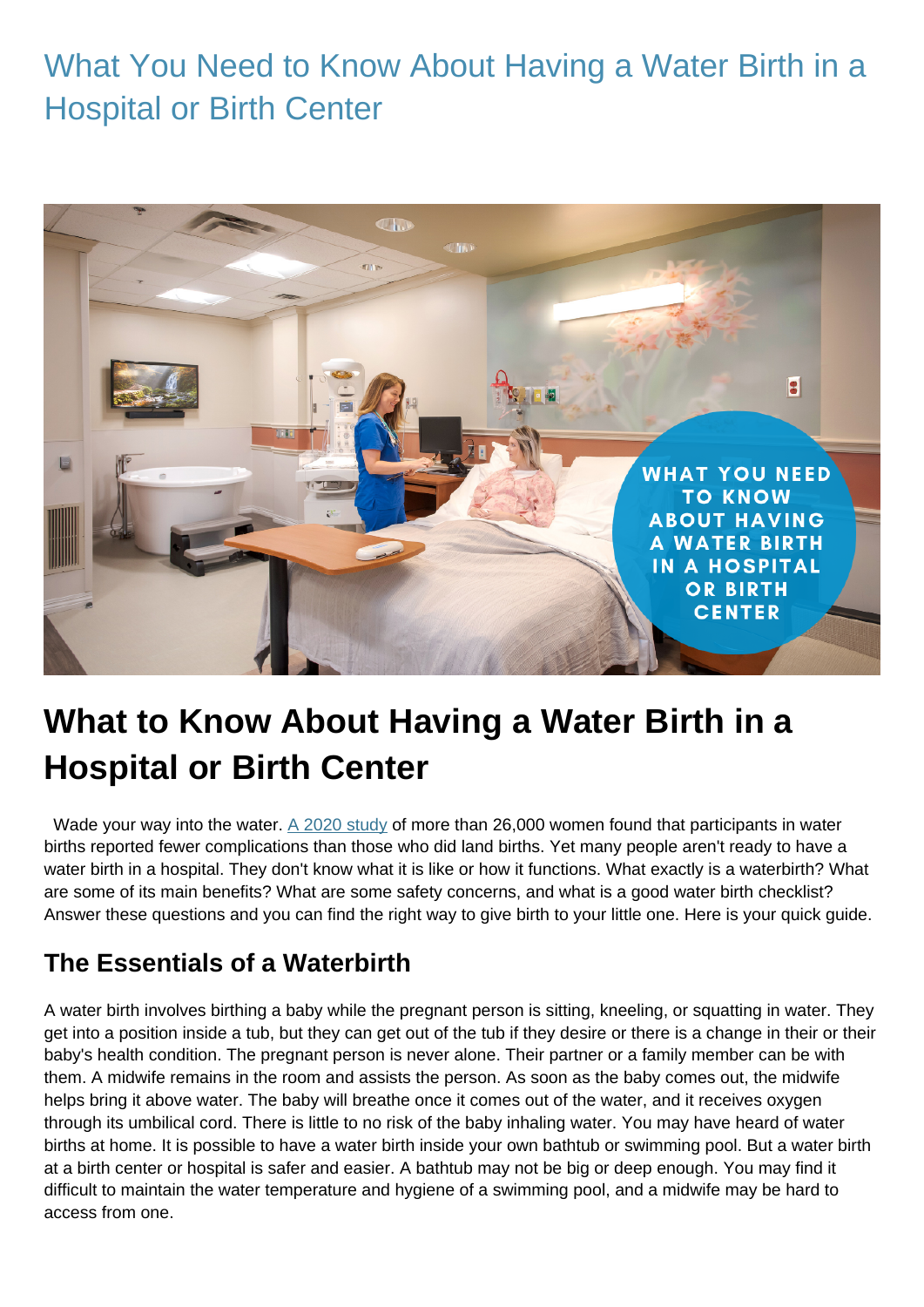### **What to Expect**

The water birth begins with a midwife preparing the tub. They can heat the water up to a comfortable temperature and add disinfectants into the water. You can then step inside. While you are inside the water, you can assume any pose that creates an easier birth and a more comfortable position. A midwife can advise you on how to manage your early pains by stretching your legs and lower back. It is common for blood and mucus to pass into the water. The midwife will remove these substances from the water with a net. On rare occasions, they may resupply the tub with fresh water. Many people assume that the entire labor and birth process takes place in the water. You can choose to remain in the water until your baby comes out. But you can leave once you start your contractions or if you feel uncomfortable in the tub. You can return to or remain in the water in order to deliver the placenta.

## **Benefits of a Water Birth in a Hospital**

A hospital water birth has several main benefits. Many people feel a greater sense of privacy inside the pool. Fewer people can look at their bodies or see them in pain. Water is a naturally soothing substance. You may feel less pain inside water than you do outside. This can make for an easier birthing process. The soothing nature of water means that few people require epidurals. [Epidurals can have side effects,](https://www.healthline.com/health/pregnancy/pain-risks-epidurals) including lowering blood pressure rates. This means that birthing people with low blood pressure can consider water births. Water will also soothe the newborn baby. Many babies like the feeling of warm water on their skin and therefore many of them do not cry on leaving the water. Having your water birth inside a birth center or hospital lets you take advantage of the center's resources. You will have a team of medical professionals near you at all times.

### **Safety Considerations**

A birth in water is a vaginal birth. Someone who needs a C-section or an alternate means of delivery should not go into the water. Anyone who may have complications at birth should talk to their doctor about a water birth. This includes people who are having multiples. It may be safe, but the form of birth may need to be adjusted. The water should be warm so you are comfortable. But it should not be too hot. If you touch the water and it feels scalding, you should ask the midwife to adjust their temperature. It is very important that the tub and water are sterile. This is another reason why it is better to have water births in birth centers, not at home. Many bathtubs and pools have dangerous bacteria that can infect the baby or parent. Yet some countries have water quality laws about home water. If you bathe and drink in your water, you should be able to birth in your home water. When in doubt, get a water sample analyzed and review your local laws on water quality. Even if you do not expect any complications when giving birth, you should take [steps when planning](https://www.edelimmersys.com/the-steps-to-take-when-planning-a-water-birth/) [your birth](https://www.edelimmersys.com/the-steps-to-take-when-planning-a-water-birth/) in water. Find the exact hospital you plan on giving birth in. Touch base with the birthing team there.

### **Supplies for a Water Birth**

Medical professionals will take care of the bath, water, and medical tools for you. Before you go to the birthing center, you can bring the following tools to make yourself more comfortable:

- Clothes you can wear in the water (some people prefer a top, while others remain naked in the water)
- A set of clothes you change into
- Plenty of isotonic drinks and water to drink
- Light snacks with plenty of nutrients (trail mixes, yogurt parfaits, etc.)
- Calming music and visuals